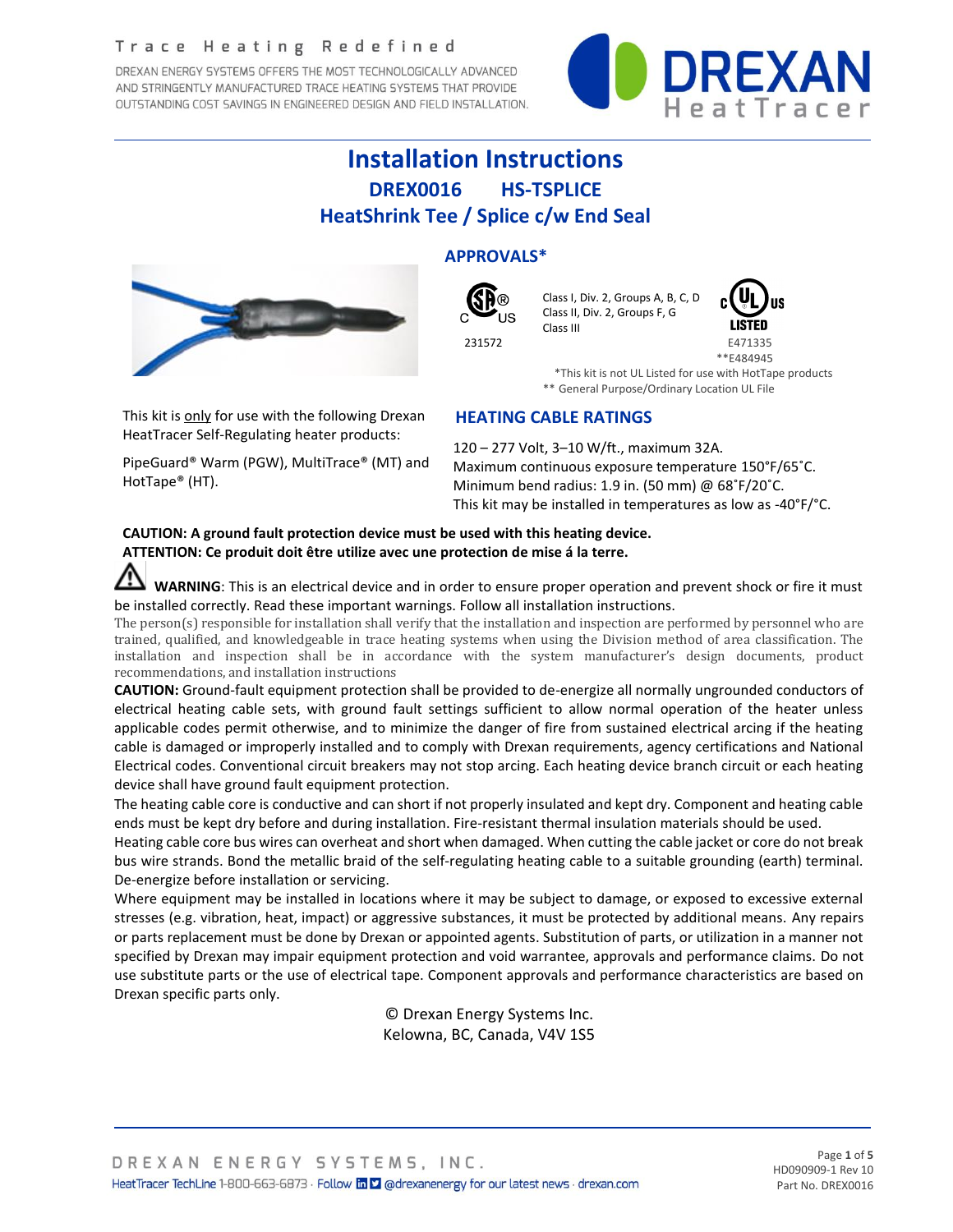

### **KIT CONTENTS**

- (2) Insulated Crimp Splices Un-insulated Braid Crimp
- 
- 
- Heat Shrink Tube 8" (20 mm) Heat Shrink Tube 1" (25 mm)
- 
- 
- (3) Cable Ties (6) Mastic Strips
- (2) Heat Shrink Caps Black Cloth Tape 6" (15 cm)
	-
- (3) Warning Labels Installation Instructions

#### **REQUIRED BUT NOT PROVIDED**

- Utility Knife Wire Cutter Multi-head Screwdriver Heat Gun
- Wire Stripper Crimp Tool Needle Nose Pliers Pipe Wrench
- 
- 
- 
- 

# **ASSEMBLY INSTRUCTION DETAILS – SPLICE / TEE**

1. Allow 12" (30.5 cm) of extra heating cable as shown. If necessary, trim cables evenly. **Note**: all illustrations show a Tee connection. Perform splice the same way using only 2 heating cables.





3. Unravel the Braid back to outer jacket. Position Braid on same side of each heating cable section. Straighten Braid and form into pigtail.





4. Strip back inner jacket and clear membrane 1" (25 mm) from end of heating cable.



Page **2** of **5** HD090909-1 Rev9 Part No. DREX0016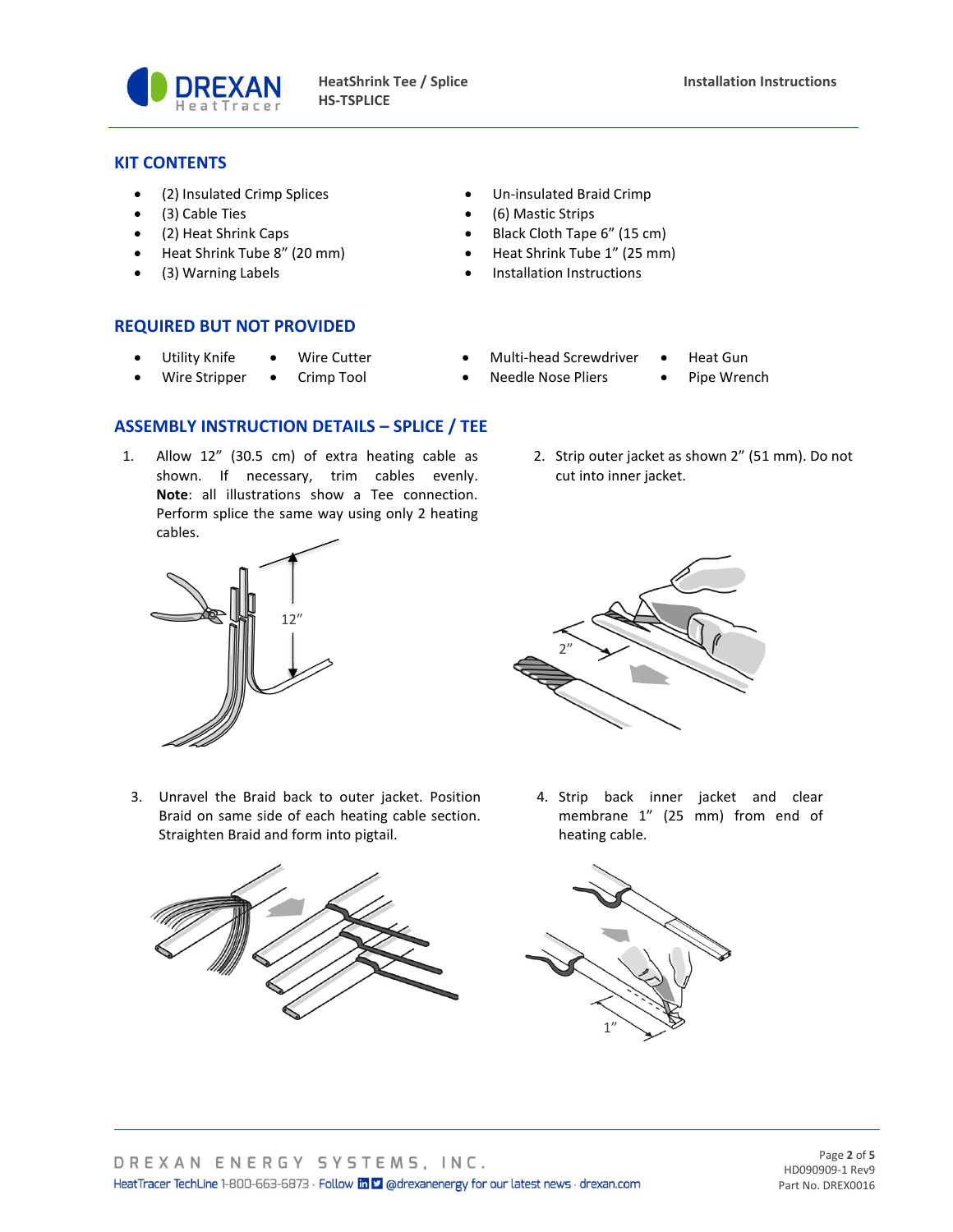

5. Score between bus wires at base of jacket. Peel core and any remaining material from bus wires. Repeat steps 1 to 5 for each of the other cable sections.



7. Wrap a piece of mastic around the end  $(\frac{1}{4})$  / 6 mm) of each heating cable section and position as shown. Pinch the mastic in the center to completely seal the core end of each heating cable.

8. Carefully align the heating cable sections together and press the mastic strips firmly together. Fasten with a cable tie at each of the two positions shown (9"/ 23 cm and 6" / 15 cm from end).

6. Press, stretch and wrap a 1" (25 mm) wide piece of mastic around the outer jacket on each heating cable section, leaving 1" (25 mm) space for taping in later step.







Page **3** of **5** HD090909-1 Rev 10 Part No. DREX0016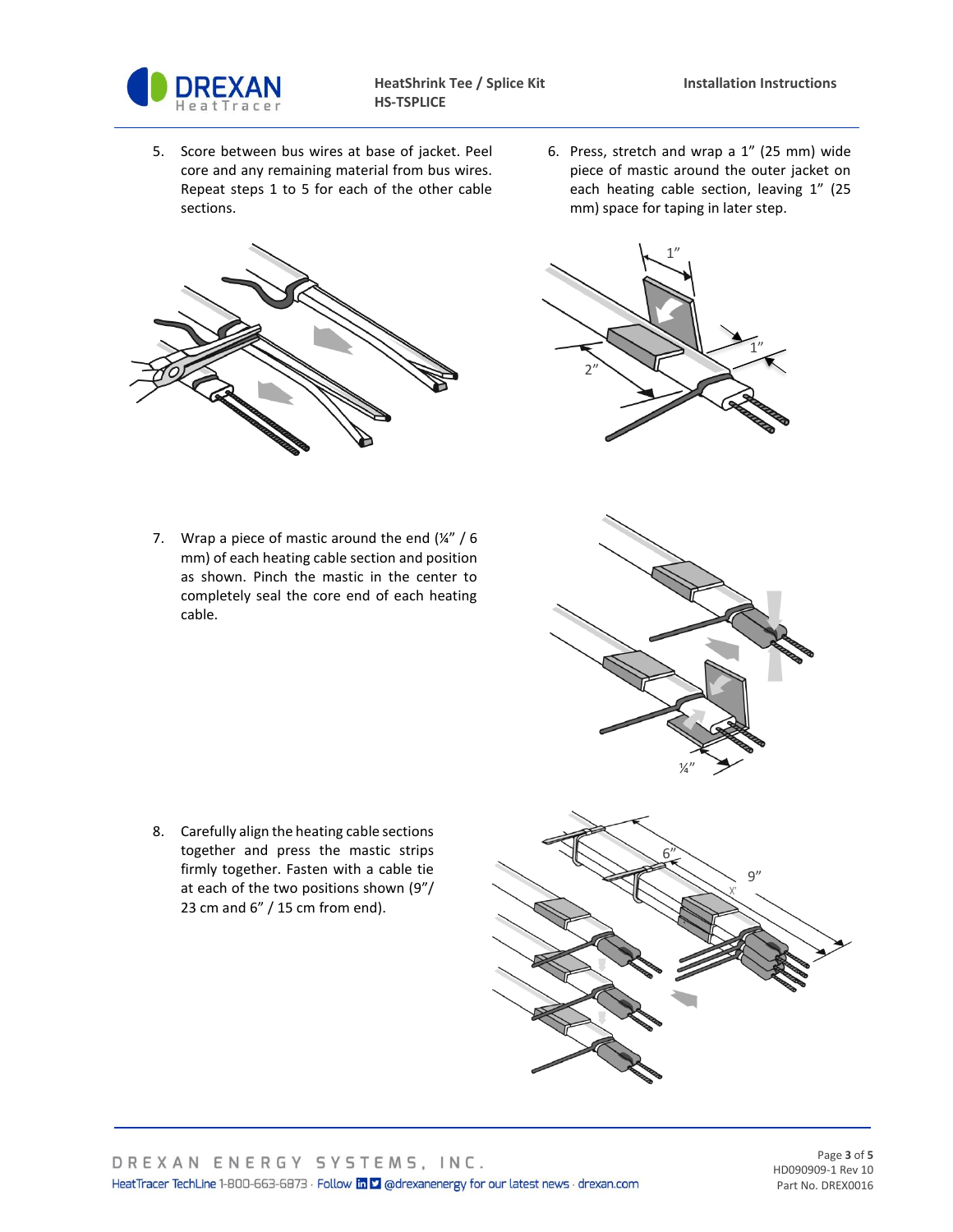

**HeatShrink Tee / Splice Kit Installation Instructions HS-TSPLICE**

9. Twist the braided pig tails together. Slide un-insulated crimp connector over Braid to within ¼" (6 mm) of heating cable as shown. Crimp the Braid using the crimp tool. Cut off extra Braid.



- 10. Fold the crimped Braid back against the heating cables. Wrap cloth tape evenly around crimp and heating cables. Cover crimp completely.
- 11. Select one bus wire from each cable and twist the wires together. Repeat with remaining bus wires (do not twist bus wires together from the same cable). Use insulated crimp connectors to crimp each set of bus wires together.



12. Slide heat shrink cap over bus wire crimps.

**Note**: it is not necessary to heat shrink down the cap.



13. Position the heat shrink tube (6" / 15 cm long) over the entire connection and heat shrink down until the inner sealant starts to appear. Crimp and hold end of tube closed for approximately 15 seconds while it cools.





Page **4** of **5** HD090909-1 Rev 10 Part No. DREX0016